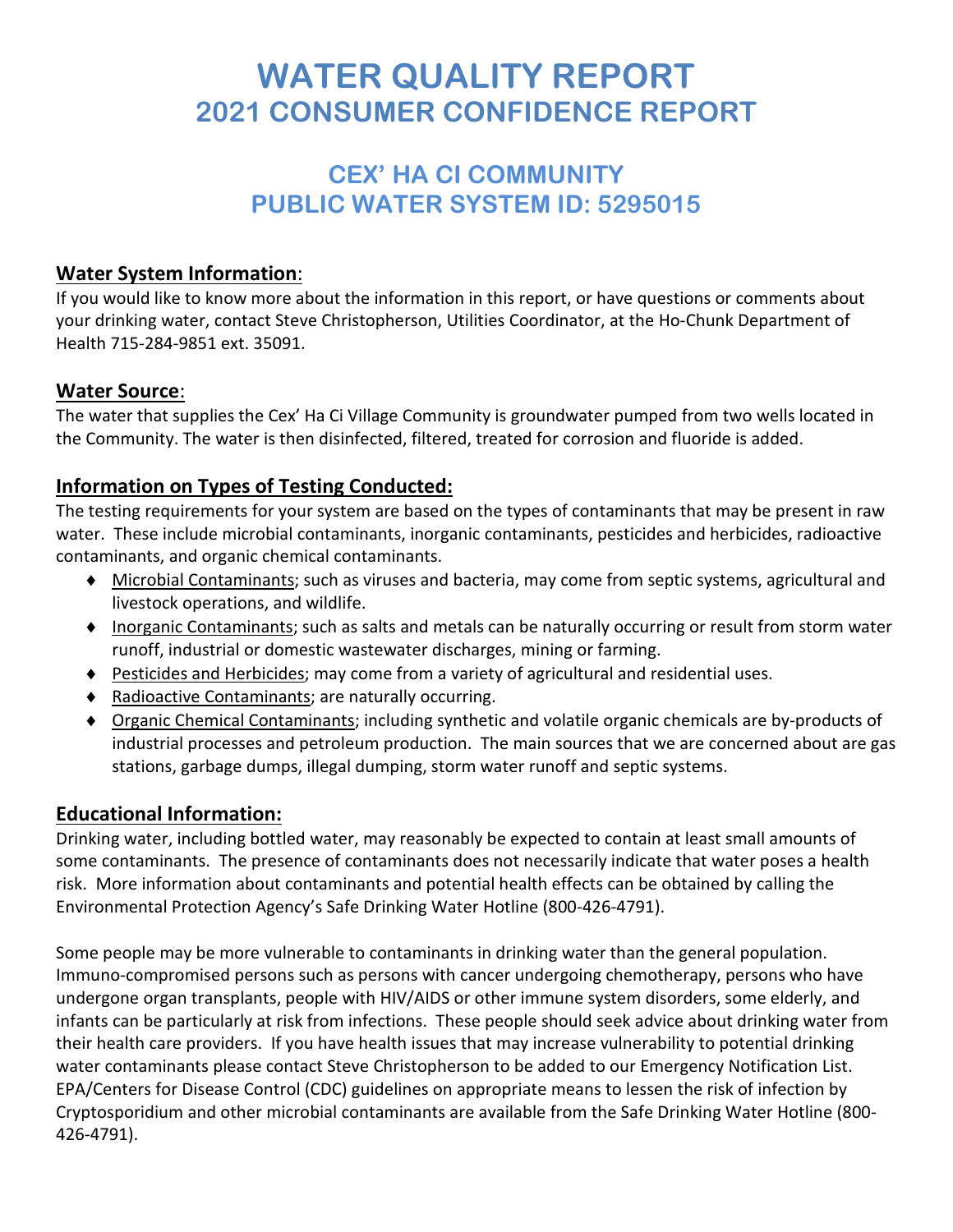## **Abbreviations and Definitions Used in the Report**:

- AL Action Level: The concentration of a contaminant that, if exceeded, triggers treatment or other requirements that a water system must follow.
- MCL Maximum Contaminant Level: The highest level of a contaminant that is allowed in drinking water. MCL's are set as close to the MCLG's as feasible using the best available treatment technology.
- MCLG Maximum Contaminant Level Goal: The level of contamination in drinking water below which there is no known or expected risk to health. MCLG's allow for a margin of safety.
- ppm Parts per Million or milligrams per liter (mg/l).
- ppb Parts per Billion or micrograms per liter (ug/l).
- pCi/L Pico Curies per Liter: A measure of radioactivity.
- <1 Less than 1 (One) and not further definable.
- N/A Not Applicable
- TTHM Total Trihalomethanes
- HHA Haloacetic Acids

#### **Detected Contaminants:**

The table below lists all of the drinking water contaminants that we detected during the calendar year of this report. The presence of contaminants in the water does not necessarily indicate that the water poses a health risk. Unless otherwise noted, the data presented in this table is from testing done in the calendar year of the report. The EPA requires us to monitor for certain contaminants less than once per year because the concentrations of these contaminants do not change frequently. Some of the data though representative of the water quality, may be more than one year old.

| Contaminants                          | <b>MCLG</b> | <b>MCL</b> | Your  |     | Range | Sample  | Violation | <b>Typical Source</b>                                                                                 |  |  |  |  |
|---------------------------------------|-------------|------------|-------|-----|-------|---------|-----------|-------------------------------------------------------------------------------------------------------|--|--|--|--|
| (Units)                               |             |            | Water | Low | High  | Date    |           |                                                                                                       |  |  |  |  |
| <b>Inorganic Contaminants</b>         |             |            |       |     |       |         |           |                                                                                                       |  |  |  |  |
| Nitrate (ppm)                         | 10          | 10         | 1.1   |     |       | 4/19/21 | No        | Runoff from fertilizer use;<br>Leaching from septic tanks,<br>sewage; Erosion of natural<br>deposits. |  |  |  |  |
| Barium (ppb)                          | 2000        | 2000       | 27.3  |     |       | 8/4/21  | No        | Discharge of drilling wastes;<br>Discharge from metal refineries;<br>Erosion of natural deposits.     |  |  |  |  |
| Copper (ppb)                          | 1300        | AL<br>1300 | 43.9  | 7.4 | 55.0  | 9/10/19 | <b>No</b> | Erosion of natural deposits;<br>corrosion of household<br>plumbing; wood preservatives.               |  |  |  |  |
| <b>Volatile Organic Compounds</b>     |             |            |       |     |       |         |           |                                                                                                       |  |  |  |  |
| <b>Bromodichloro</b><br>methane (ppb) | N/A         | 80         | 3.0   |     |       | 5/13/20 | <b>No</b> | Pollution from factories using<br>solvents and degreasers,<br>chemical spills, industrial waste.      |  |  |  |  |
| Chlorodibromo<br>methane(ppb)         | N/A         | 80         | 0.71  |     |       | 5/13/20 | <b>No</b> | Pollution from factories using<br>solvents and degreasers,<br>chemical spills, industrial waste.      |  |  |  |  |
| Chloroform<br>(ppb)                   | N/A         | 80         | 18.0  |     |       | 5/13/20 | No        | Pollution from factories using<br>solvents and degreasers,<br>chemical spills, industrial waste.      |  |  |  |  |